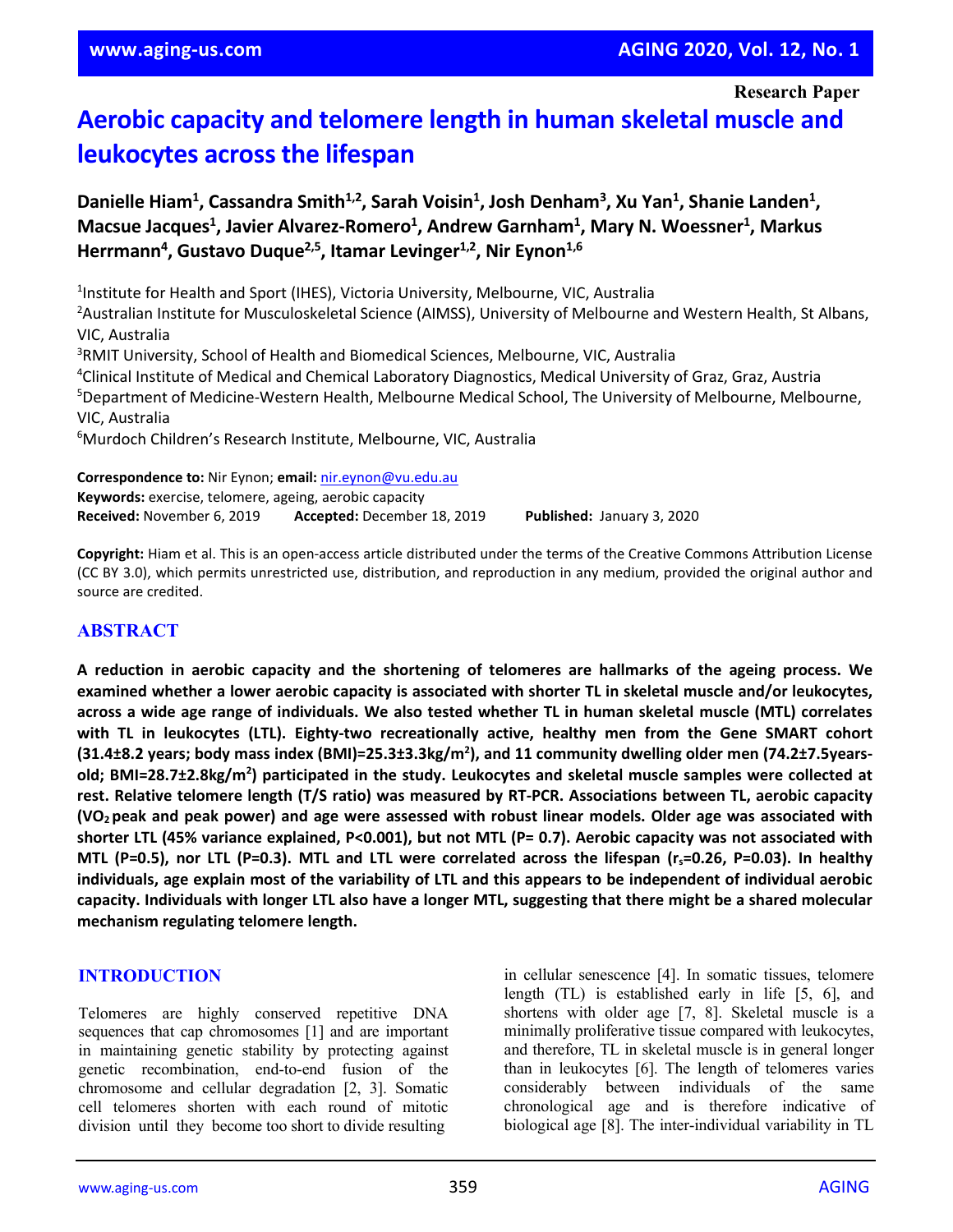is thought to be influenced by genetics, epigenetics and environ-mental factors including oxidative stress, and inflammation [9–12].

TL is associated with some, but not all, ageing and disease-related traits [13, 14]. Literature is inconsistent regarding TL and all-cause mortality with some [7, 15] but not all studies [16, 17] finding that a shorter TL is associated with increased risk of all-cause mortality. Some studies show that a shorter TL is associated with age-related conditions such as cardiovascular disease [18, 19] and diabetes mellitus [9, 20]. While in cancer the literature is conflicted regarding risk of cancer and TL [7, 21–23] with suggestions that perhaps a "Ushaped" risk association may exist between very short and very long telomeres and risk of different types cancer [12, 22, 24, 25]. In two recent papers, there was no association between TL and cognitive function, grip strength, frailty and sarcopenia [13, 26]; suggesting that telomere length may not be a marker of all ageing and disease-related traits.

It is well established that regular physical activity promotes healthy ageing and reduces the risk of developing these chronic diseases [27, 28]. Engagement in exercise is associated with longer telomeres and may slow down TL shortening [29]. Higher aerobic capacity is associated with longer leukocyte TL in endurance trained athletes [30–32] and young (18–32 yrs) [33] and older exercised-trained adults (55–72yrs) when compared to controls [34]. However, the literature regarding TL in skeletal muscle is conflicting, with only few studies reporting a positive association between higher levels of physical activity and longer telomeres in young and older healthy populations [35–37]; while other studies reported no association between skeletal muscle TL and exercise training levels [38, 39]. The variability in findings was highlighted in a systematic review where 54% of studies found no association between physical activity and skeletal muscle TL [40]. Physical activity was assessed using a multitude of subjective measures of physical activity (questionnaires) or motion sensors (accelerometers), which could account for the conflicting results.

To make use of TL as biomarker of ageing and in predicting health outcomes, more research is required to understand the inter-individual variation in TL and its attrition across the human lifespan. Therefore, the aim of this study was to examine whether aerobic capacity (defined using gold-standard measures) is associated with TL in skeletal muscle and/or leukocytes, across a wide age range (18–87 years). We also investigated whether TL in human skeletal muscle is associated with TL in leukocytes.

# **RESULTS**

The young cohort had a lower BMI, were fitter (higher V̇ O2peak and peak power), and harboured longer LTL than the older cohort. However, there was no difference in MTL between the young and old cohort (Table 1).

## **Fitness parameters and telomere length**

After adjustment for age, none of the fitness parameters (Supplementary Table 1) or the combined aerobic capacity score were associated with LTL ( $\beta$ = 0.06, P= 0.3; 95% CI= -0.1, 0.2) or MTL (β= 0.08, P= 0.5; 95%  $CI = -0.1, 0.2$ ) (Figure 1).

Overall, age was associated with a shorter LTL (β= -0.45, P<0.001; 95% CI= -0.029, -0.013) but not with MTL ( $\beta$  = -0.06, P=0.73, 95% CI= -0.009, 0.005) (Figure 2). Longer MTL was associated with longer LTL  $(r_s=0.22, p=0.046)$  across the lifespan (Figure 3).

# **DISCUSSION**

In this study, we confirmed that TL shortens with age in leukocytes of apparently healthy men, and that LTL and MTL are correlated. However, TL was not associated with age in skeletal muscle, and aerobic capacity was not associated with longer telomeres in either leukocytes or skeletal muscle. In addition, a significant correlation was found between LTL and MTL indicating that individuals with a short (or long) telomeres in one tissue also display a short (or long) telomeres in another tissue, consistent with previous reports [6]. Overall, age explains most of the variability of LTL and this appears to be independent of individual aerobic capacity. While MTL appears to be stable (regardless of age and level of fitness) across the lifespan. Further, since it is correlated with LTL, MTL could serve as a reference to indicate shortening in LTL since early-life.

TL in somatic tissues is established early in life [5, 6] and linearly decreases with age after the age of 20 years [7, 8]. The association between TL and age in leukocytes, but not in skeletal muscle, indicates that the TL shortening is variable across different tissues. This is most likely due to the different proliferative capacity and the number cell divisions that take place across the human life-span in each tissue [41, 42]. An inverse correlation between age and LTL was found in our cohort with age accounting for 45% of the variation in TL, which is consistent with literature [8]. It is well known that leukocytes are a highly proliferative tissue and undergo rapid cell division at two different stages of life, during the first years of life and in older age (~60yrs), and hence a strong correlation with age is observed [42, 43]. There is limited data on the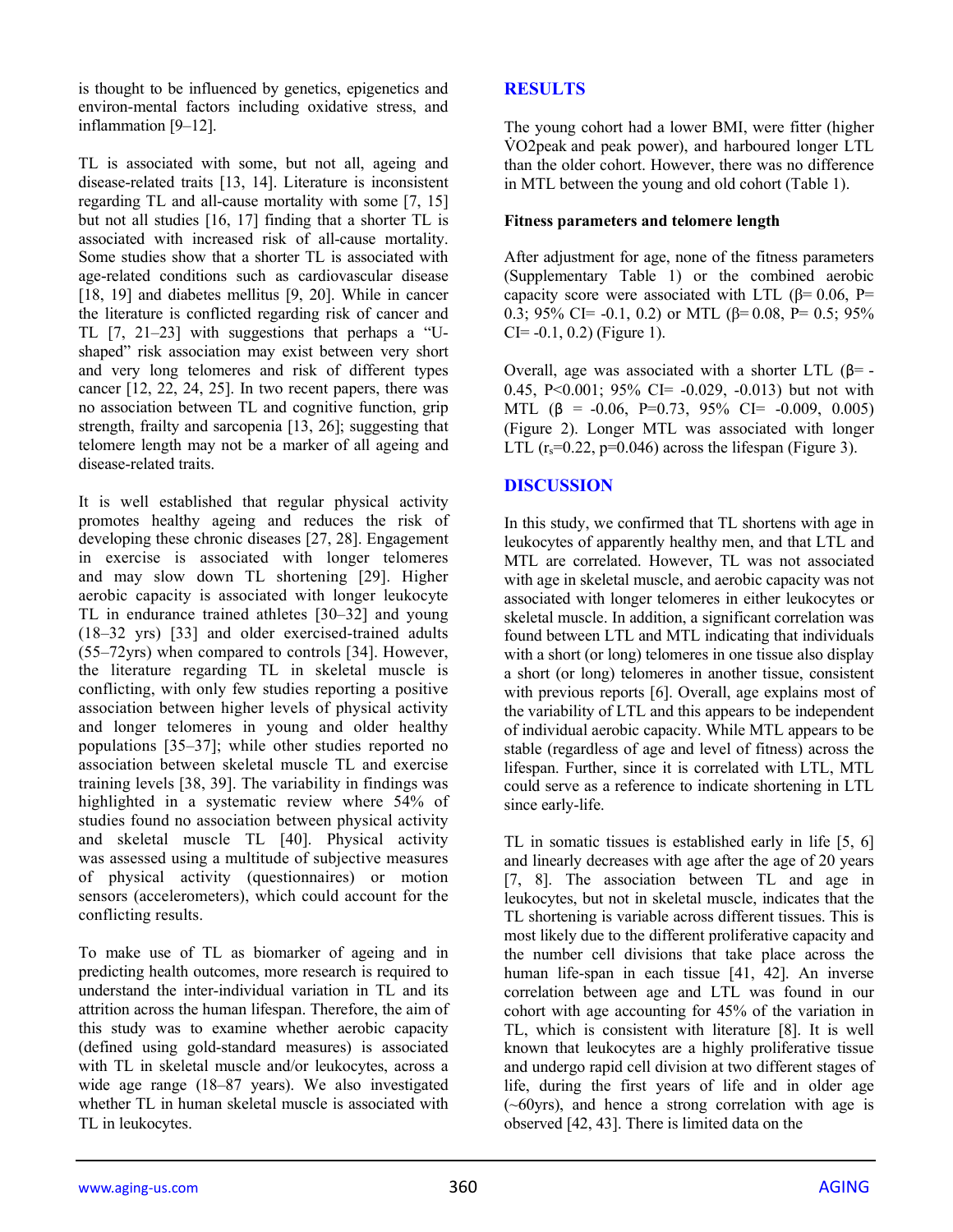|  |  | Table 1. Participant characteristics. |
|--|--|---------------------------------------|
|--|--|---------------------------------------|

| <b>Characteristics</b>                                    | Young n=82      | Older $n=11$    | P value   |
|-----------------------------------------------------------|-----------------|-----------------|-----------|
| Age (Years)                                               | $31.4 \pm 8.3$  | $74.2 \pm 7.5$  | P < 0.001 |
| BMI $(kg m-2)$                                            | $25.2 \pm 3.3$  | $28.7 \pm 2.8$  | $P=0.001$ |
| $\text{VO2peak}$ (mL kg <sup>-1</sup> min <sup>-1</sup> ) | $47.3 \pm 8.0$  | $20.9 \pm 3.4$  | P < 0.001 |
| Peak power $(W \text{ kg}^{-1})$                          | $3.7 \pm 0.8$   | $1.5 \pm 0.3$   | P < 0.001 |
| LTL (AU)                                                  | $1.24 \pm 0.85$ | $0.56 \pm 0.27$ | P < 0.001 |
| MTL (AU)                                                  | $1.06 \pm 0.38$ | $0.97 \pm 0.25$ | $P=0.45$  |

BMI: Body Mass Index; W: Watts; LTL: Leukocyte Telomere Length; MTL: Skeletal Muscle Telomere Length; AU: arbitrary units. Data is shown as Mean ± SD.

association between age and MTL in healthy populations, with most studies having examined the correlation in populations who live with chronic diseases, thus making it difficult to delineate the effect of age and disease status on telomere length [42, 44]. Due to the minimal proliferative capacity of skeletal muscle, it is thought that MTL is maintained throughout



**Figure 1. Association between LTL (top) and MTL (bottom) with aerobic capacity score adjusted for age.** 

adult life and only shortens in response to trauma or disease [45, 46]. Our data also imply a tissue-specific molecular mechanism in skeletal muscle that is

maintaining telomere length [45, 47]. In line with this, these data show that age is not associated with MTL in a apparently healthy population, consistent with some  $[48, 49]$ , but not all reports  $[6]$ .

We report that a higher LTL is associated with a higher MTL. While LTL undergoes a faster rate of attrition with age than MTL, the inter-individual difference in TL is much larger than the intra-individual difference in TL across tissues [5, 6]. Therefore, an individual with short (or long) telomeres in leukocytes will display corresponding short (or long) telomeres in skeletal muscle. This finding extends knowledge from previous studies which have reported a correlation in foetuses and children [5] and in adults aged between 19–77 years [6]. Overall, these results suggest that the impact of age on telomere attrition is more apparent in highly proliferative tissue than in minimally proliferative tissue.

While the benefits of physical activity on ageing and age-related conditions are well known [27, 28], the benefits on cellular regeneration and senescence are less clear. Our data are in line with a growing body of literature indicating that higher aerobic capacity is not associated with telomere length after adjusting for age [40, 50]. Specifically, we showed that age is the major contributing factor to variability in LTL. We hypothesise that the lack of association may be specific to the population used in this study, i.e. apparently healthy men, with relatively high levels of fitness, according to a recent paper reporting quantile reference values for peak oxygen uptake  $(\dot{V}O2$  peak) [51]. It is possible that TL is maintained at this level of fitness [34, 52]. The literature around TL and self-reported physical activity supports this with those with high levels of habitual physical activity having longer LTL, compared with individuals with low and moderate habitual physical activity [53]. Therefore, perhaps the lack of association of aerobic capacity with TL may due to the high level of fitness exhibited in this cohort and the lack of representation of individuals with a low level of fitness.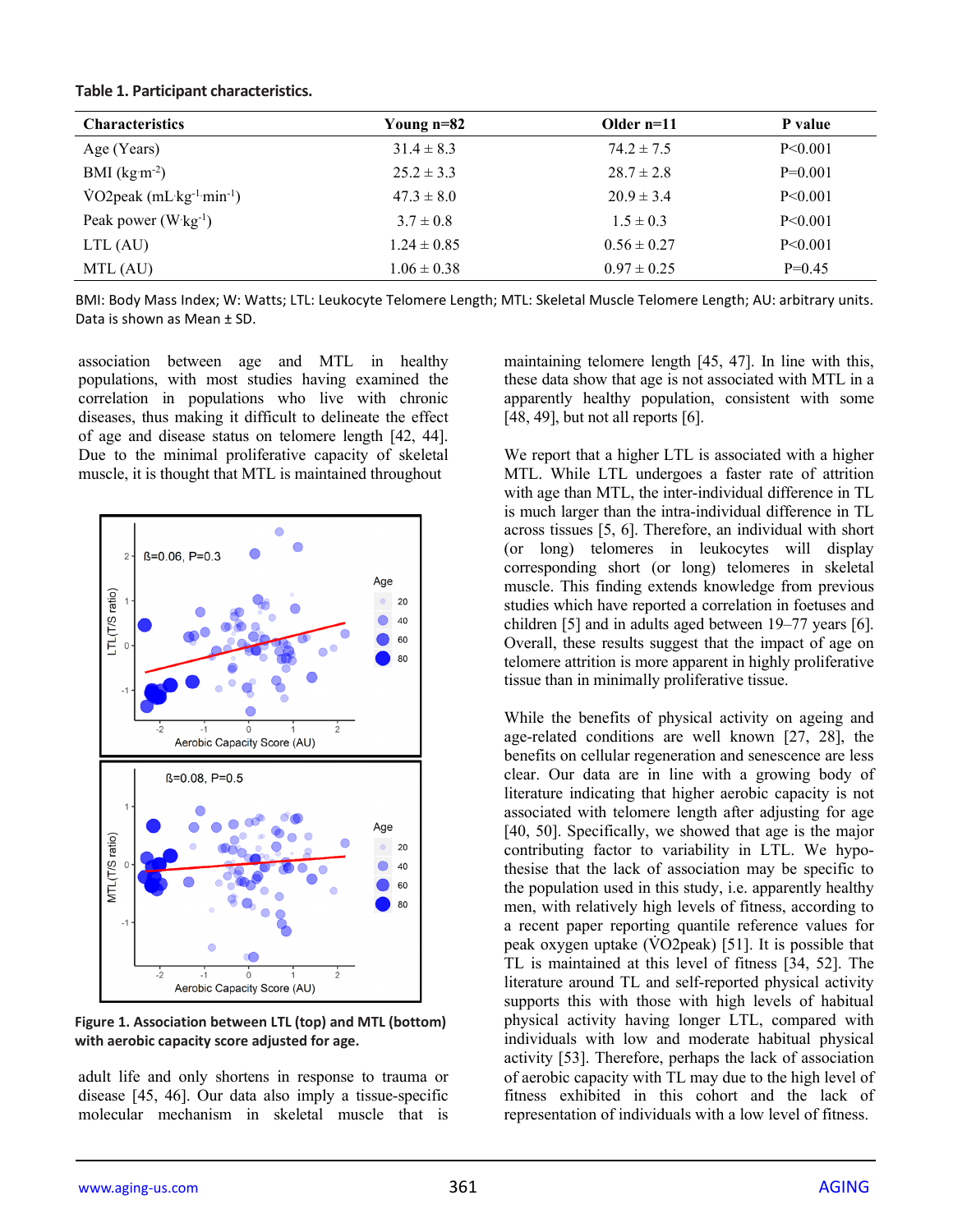A limitation of this study was its cross-sectional nature, and while it would be optimal to conduct a longitudinal study in the same individuals, this was not feasible. We acknowledge that there is a relatively low sample size in our older-adults group (n=11). This relatively small sample size is due to the difficulty to recruit older adults for an invasive study with a muscle biopsy. Telomere length is highly variable between individuals and is impacted by multiple genetic, epigenetic and environmental factors [10, 11, 54, 55]. While we cannot fully account for all these factors, a strength of this study is that our cohort is very homogeneous with regards to confounding factors that can impact TL (i.e. all participants were nonsmokers, recreationally active men). Further, we used comprehensive and valid measures of aerobic capacity

and created a robust aerobic score to best reflect the aerobic capacity of a person at the physiological level.

## **CONCLUSIONS**

In apparently healthy individuals, age explains most of the variability of LTL and this appears to be independent of individual aerobic capacity. Individuals with longer LTL also have a longer MTL, suggesting that there might be a shared molecular mechanism regulating telomere length. Whether specific exercise interventions with either high or low intensity components can alter telomere maintenance pathways and regulate telomere length would be interesting to explore in future studies.



**Figure 2. Association between LTL (Left) and MTL (Right) with age.**



**Figure 3. Correlation between MTL and LTL.**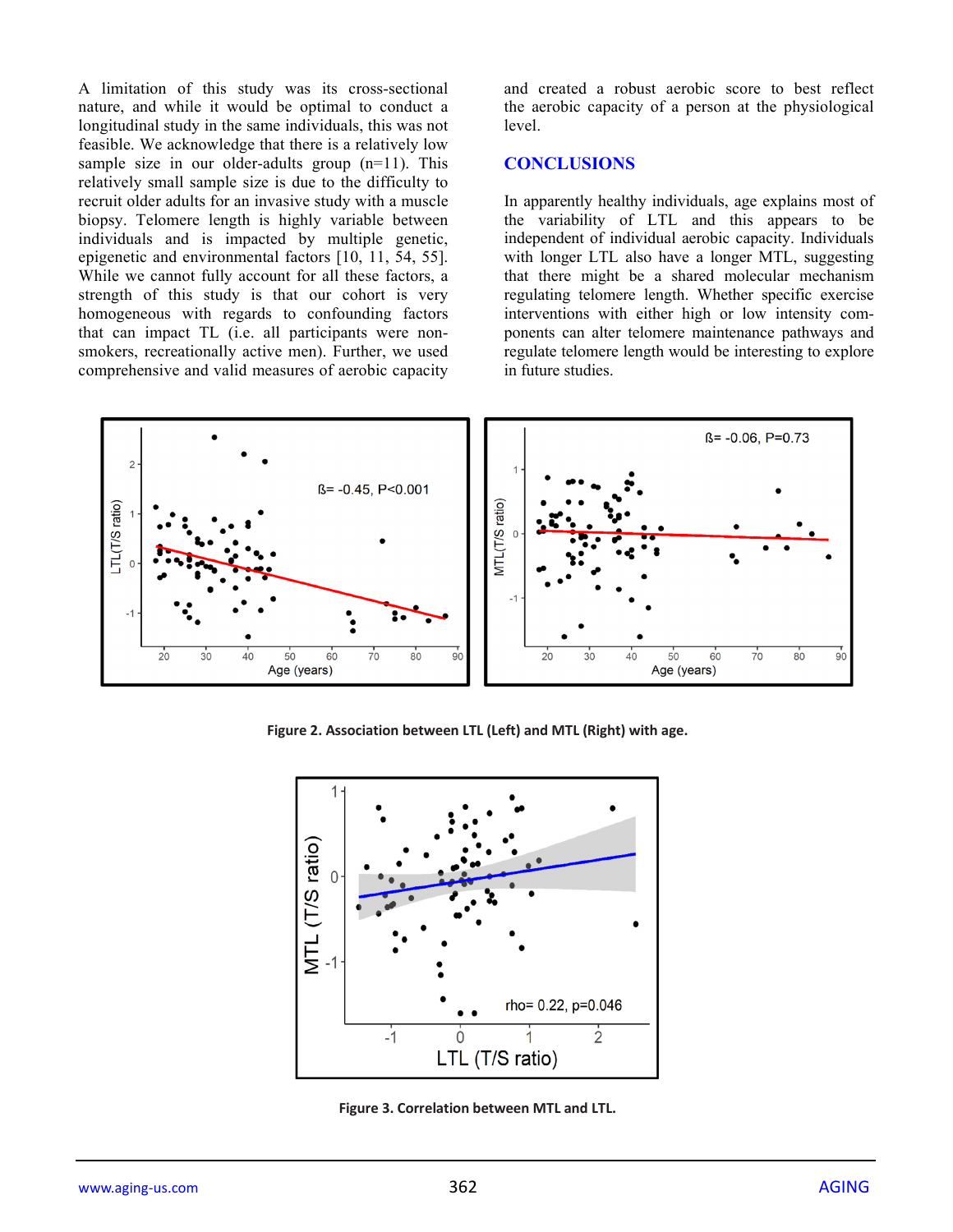# **MATERIALS AND METHODS**

#### **Participants**

This was a cross-sectional study involving two cohorts of men: the Gene SMART (Skeletal Muscle Adaptive Response to Training) cohort of 82 men aged 18–45 years, and the Wellderly cohort of 11 men aged 64–87 years. Participants' characteristics are presented in Table 1. All participants were asked to abstain from food, caffeine and alcohol for at least 8 hours prior to blood and muscle collection.

#### *The gene SMART, young cohort*

82 recreationally active (VO2peak: 47.3±8.0 mL.kg<sup>-1</sup>. min-1 ) men aged 18–45 years participated in the study following a written informed consent. Volunteers were excluded if they had a chronic disease, were taking medications, warfarin or vitamin K supplementation, or medications that affect metabolism, insulin secretion/sensitivity. Further, participants with known musculoskeletal or other conditions that prevent daily activity were excluded from the study. The full methods of the Gene SMART study are described elsewhere [56]. This study was approved by the Human Ethics Research Committee at Victoria University (HRE13-223).

#### *The wellderly, older cohort*

11 men aged 64–87 years were included in this study. The men were recruited as part of a larger study examining the effect of acute exercise in older-adults. This study has been approved by Melbourne Health (MH) Human Research Ethics Committee and is registered with the Australia New Zealand Clinical Trials Registry ACTRN12618001756213. Volunteers were excluded if they had any fractures in the previous 3 months, or had undergone a new osteoporotic treatment within 3 months or had begun taking anti-resorptive medications within 3 months, have diagnosed diabetes mellitus or were taking hypoglycaemic medications, any haematological, myelodysplastic or myeloproliferative disorder, any bone malignancy, taking warfarin of vitamin K supplementation or restriction, a body mass index  $> 40 \text{ kg/m}^2$ , or engaged in resistance exercise regime more than 2 sessions per week.

#### **Skeletal muscle and blood collection**

In both cohorts, muscle biopsies were collected from the *vastus lateralis* muscle after an overnight fast by an experienced medical doctor. Following injection of a local anaesthetic (1% Lidocaine), incisions were made, and the biopsy needle inserted. Muscle samples were collected with manual suction applied [56]. Following collection, the samples (50–200 mg) were immediately blotted on filter paper to remove excess blood and

placed immediately in liquid nitrogen before being stored at −80 °C until analysis.

Venous blood samples were collected by venepuncture or cannulation just before the muscle biopsy. Five mL of venous blood were collected in EDTA blood collection tubes (Becton, Dickinson and Company, USA), inverted 6–10 times, centrifuged at 3500 rpm for 10 min at 4°C. The plasma was collected and placed in Eppendorf tubes for other analysis. The residual blood sample (which includes the leukocytes) was frozen at - 20°C overnight before being stored at −80 °C until DNA extraction.

#### **Aerobic capacity**

#### *Young cohort*

Aerobic capacity was assessed by a graded exercise test (GXT). Briefly, the test consisted of 4-minute exercise stages, separated by 30 second rest periods until voluntary exhaustion [56].

#### *Older cohort*

Peak oxygen consumption  $(\rm{VO}_{2Peak})$  was assessed on a cycle ergometer with the initial intensity beginning at 10–30 Watts and increasing by 10–30W×min-1 according to participant capacity. The test was terminated according to participants' self-reported fatigue perception reaching a pre-determined level (Rate of Perceived Exertion=17) [57] or clinical signs or symptoms. Blood pressure was monitored at baseline, regular intervals (each stage) and post exercise using a manual sphygmomanometer, and heart rate was monitored via the 12-lead ECG.

#### *Telomere assays*

TL was measured in skeletal muscle and leukocytes collected at baseline (in a rested state). Skeletal muscle previously stored at –80°C was lysed with the RLT buffer Plus buffer (Qiagen) and beta-mercaptoethanol using the TissueLyser II (Qiagen, Australia). DNA was extracted using the AllPrep DNA/RNA Mini Kit following the manufacturer guidelines (Qiagen, Australia). DNA yield and purity were assessed using the spectrophotometer (NanoDrop One, Thermofisher) before being stored at  $-20^{\circ}$ C prior to the telomere assays. Genomic DNA was extracted from buffy-coat leukocytes from BD Vacutainer EDTA tubes using the MagSep Blood gDNA kit (0030 451.00, Eppendorf, Hamburg, Germany) [56]. DNA yield and purity were assessed using the spectrophotometer (NanoDrop One, Thermofisher) before being stored at  $-20^{\circ}$ C prior to the telomere assays. The DNA 260/280 and 260/230 OD values were acceptable in the young  $(1.86 \pm 0.07)$  and  $1.35 \pm 0.27$ , respectively) and older  $(1.93 \pm 0.02$  and  $1.77 \pm 0.40$ , respectively) cohorts.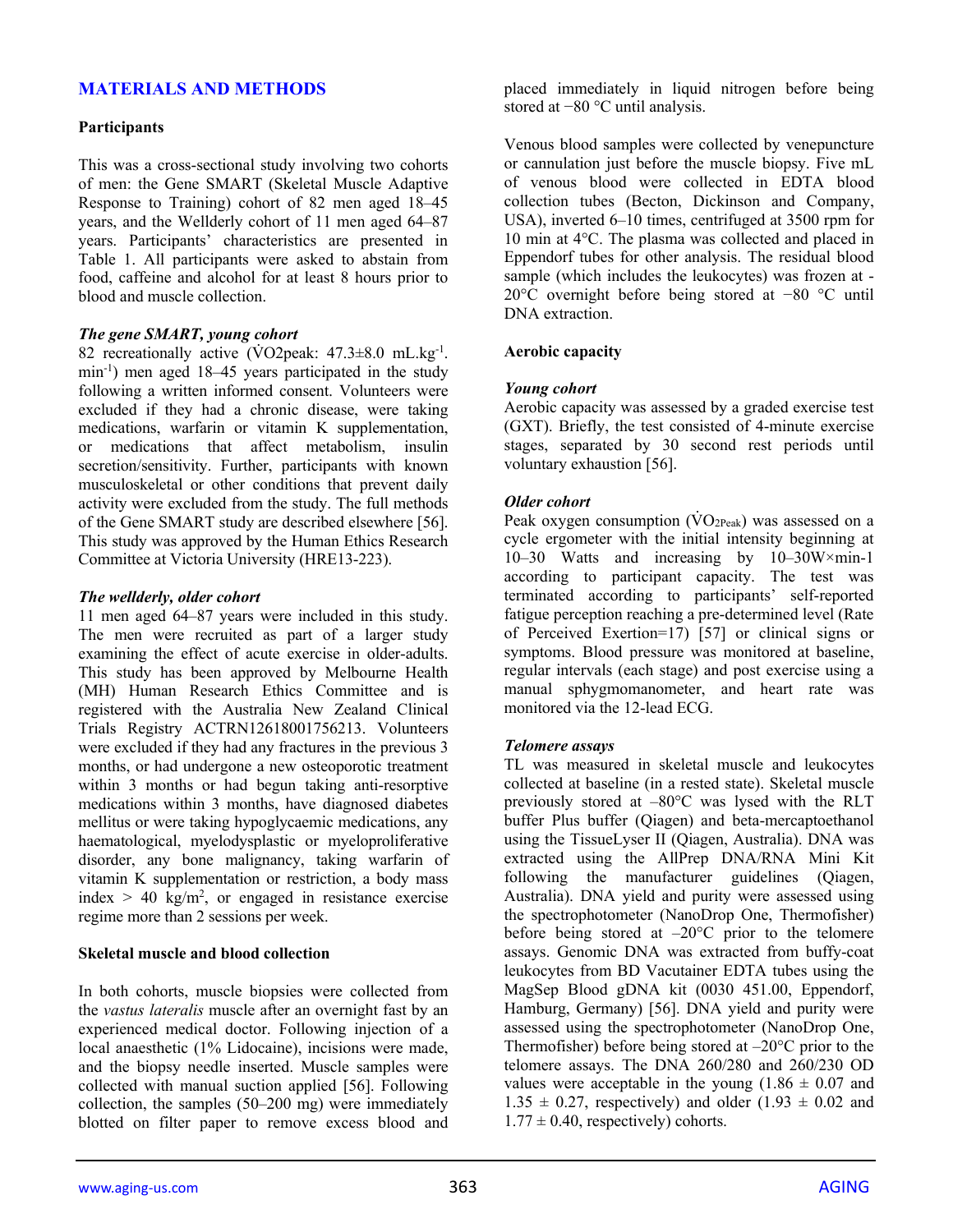The telomere (T) to single copy gene (S) ratio (T/S ratio) was calculated to provide telomere length in arbitrary units. Ten microliter reactions comprised of SensiFAST Lo-ROX (20×), 300nM of forward and reverse primers (telomere) or 300nM of forward and 500nM of reverse primers (36B4), H2O and 12.5 ng of DNA template were run in triplicate with no-template negative controls on a single 384-well plate in a thermo-cycler (Quant Studio 12K Flex System, ThermoFisher Scientific, Australia) and repeated twice. The primer sets and thermo-cycling conditions are described elsewhere [30]. The T/S ratios were calculated and expressed relative to the individual with the median T/S ratio using the 2– ΔΔCT method. In skeletal muscle the inter-coefficients of variation for triplicates for the telomere and 36B4 gene were acceptable (mean  $\pm$  SD: 1.43  $\pm$  0.53 and 1.91  $\pm$  0.57, respectively). In leukocytes inter-coefficients of variation for triplicates for the telomere and 36B4 gene were also acceptable (mean  $\pm$  SD: 3.61  $\pm$  0.99 and 2.49  $\pm$  0.96, respectively). In skeletal muscle the intracoefficients of variation for triplicates for the telomere and 36B4 gene were acceptable (mean  $\pm$  SD: 1.23  $\pm$  0.71 and  $1.3 \pm 0.74$ , respectively). In leukocytes the intercoefficients of variation for triplicates for the telomere and 36B4 gene were also acceptable (mean  $\pm$  SD: 2.3  $\pm$ 1.3 and  $1.9 \pm 1.2$ , respectively).

## **Statistical analysis**

All data were analysed using R studio version 1.1.463. Mann-Whitney tests were used to compare characteristics between the young and older cohorts. The distributions of LTL and MTL were verified for normality visually using histograms and were logtransformed to meet normality assumptions. To examine the additive effect of fitness measures on telomere length, we calculated a fitness score by combining peak power and VO2peak into a single value. First, we calculated the z-score for each fitness measure, and then we averaged those z-scores across all fitness measures to calculate the final aerobic capacity score. Robust linear models, using the *rlm* function of the *MASS* package in R [58], were then performed with log-transformed telomere length as the dependent variable, and both age and fitness parameters (peak power, VO2peak, or aerobic capacity score) as the independent variables. A likelihood ratio test was used to compare the full model containing both age and fitness parameters (peak power, V̇ O2peak, or aerobic capacity score), with a null model containing only age, as implemented in the *lrtest* function of the *lmtest* package in R [59]. Spearman correlations were used to test for an association between MTL and LTL. P values from the statistical analyses were adjusted for multiple testing using the false discovery rate (FDR)  $[60]$ , and q-values < 0.05 were deemed significant.

## **ACKNOWLEDGMENTS**

We acknowledge the Exercise and Sport Science Australia (ESSA) Tom Penrose grant for partial support of this work.

## **CONFLICTS OF INTEREST**

The authors declare that they have no conflict of interest.

## **FUNDING**

N.E. supported by a Career Development Fellowship from the National Health and Medical Research Council, Australia (NHMRC CDF# APP1140644). S.V. is supported by an Early Career Fellowship from the National Health and Medical Research Council, Australia (NHMRC ECF# APP1157732).

## **REFERENCES**

- 1. Moyzis RK, Buckingham JM, Cram LS, Dani M, Deaven LL, Jones MD, Meyne J, Ratliff RL, Wu JR. A highly conserved repetitive DNA sequence, (TTAGGG)n, present at the telomeres of human chromosomes. Proc Natl Acad Sci U S A. 1988; 85:6622–26. <https://doi.org/10.1073/pnas.85.18.6622> PMID[:3413114](https://www.ncbi.nlm.nih.gov/pubmed/3413114)
- 2. Counter CM, Avilion AA, LeFeuvre CE, Stewart NG, Greider CW, Harley CB, Bacchetti S. Telomere shortening associated with chromosome instability is arrested in immortal cells which express telomerase activity. EMBO J. 1992; 11:1921–29. <https://doi.org/10.1002/j.1460-2075.1992.tb05245.x> PMID: 1582420
- 3. Ducray C, Pommier JP, Martins L, Boussin FD, Sabatier L. Telomere dynamics, end-to-end fusions and telomerase activation during the human fibroblast immortalization process. Oncogene. 1999; 18: 4211–23.

<https://doi.org/10.1038/sj.onc.1202797> PMID[:10435634](https://www.ncbi.nlm.nih.gov/pubmed/10435634)

- 4. Oeseburg H, de Boer RA, van Gilst WH, van der Harst P. Telomere biology in healthy aging and disease. Pflugers Arch. 2010; 459:259–68. <https://doi.org/10.1007/s00424-009-0728-1> PMID[:19756717](https://www.ncbi.nlm.nih.gov/pubmed/19756717)
- 5. Sabharwal S, Verhulst S, Guirguis G, Kark JD, Labat C, Roche NE, Martimucci K, Patel K, Heller DS, Kimura M, Chuang D, Chuang A, Benetos A, Aviv A. Telomere length dynamics in early life: the blood-and-muscle model. FASEB J. 2018; 32:529–34. <https://doi.org/10.1096/fj.201700630R>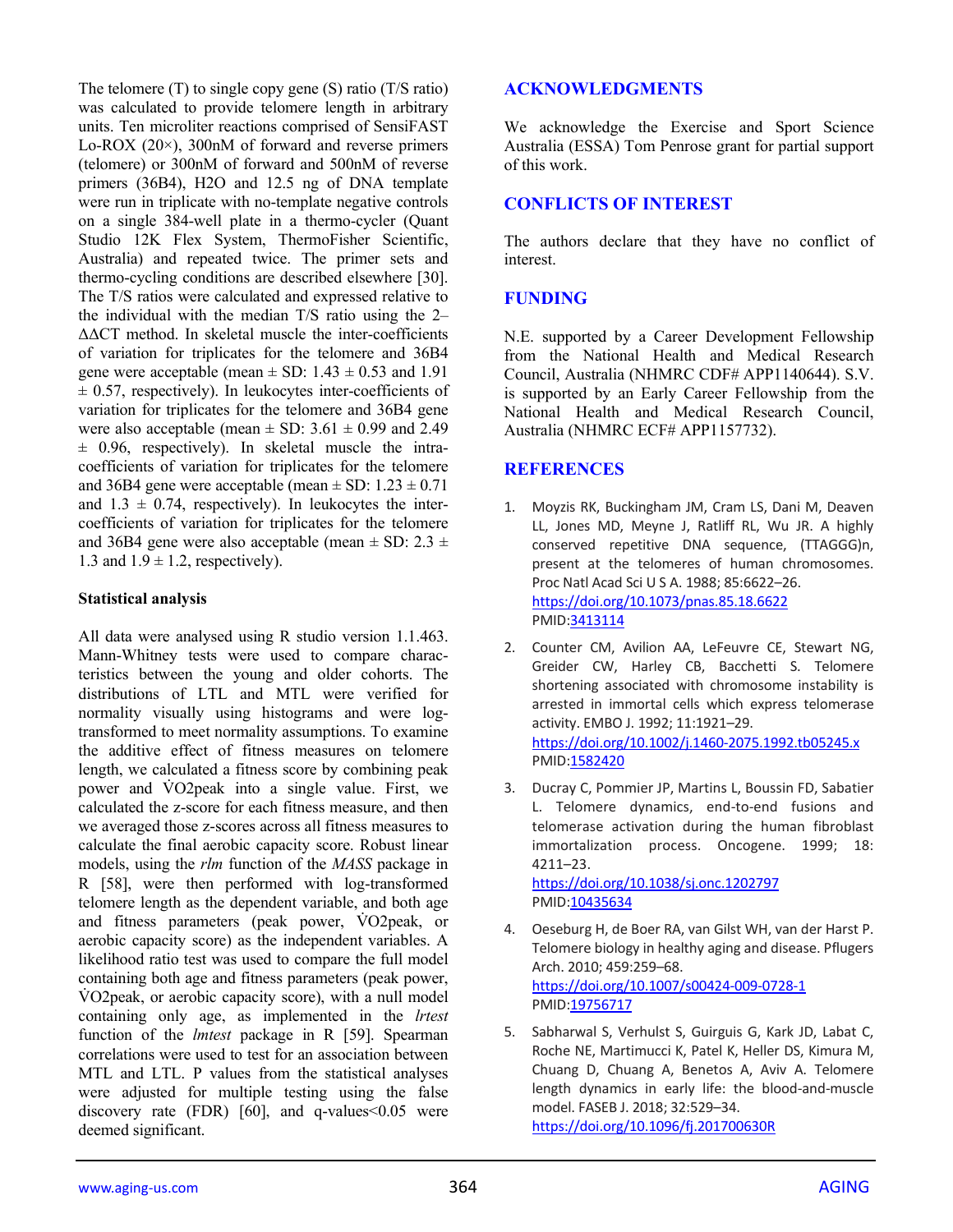#### PMID[:28855279](https://www.ncbi.nlm.nih.gov/pubmed/28855279)

6. Daniali L, Benetos A, Susser E, Kark JD, Labat C, Kimura M, Desai K, Granick M, Aviv A. Telomeres shorten at equivalent rates in somatic tissues of adults. Nat Commun. 2013; 4:1597.

<https://doi.org/10.1038/ncomms2602> PMI[D:23511462](https://www.ncbi.nlm.nih.gov/pubmed/23511462)

- 7. Rode L, Nordestgaard BG, Bojesen SE. Peripheral blood leukocyte telomere length and mortality among 64,637 individuals from the general population. J Natl Cancer Inst. 2015; 107:djv074. <https://doi.org/10.1093/jnci/djv074> PMID[:25862531](https://www.ncbi.nlm.nih.gov/pubmed/25862531)
- 8. Müezzinler A, Zaineddin AK, Brenner H. A systematic review of leukocyte telomere length and age in adults. Ageing Res Rev. 2013; 12:509–19. <https://doi.org/10.1016/j.arr.2013.01.003> PMID[:23333817](https://www.ncbi.nlm.nih.gov/pubmed/23333817)
- 9. Salpea KD, Talmud PJ, Cooper JA, Maubaret CG, Stephens JW, Abelak K, Humphries SE. Association of telomere length with type 2 diabetes, oxidative stress and UCP2 gene variation. Atherosclerosis. 2010; 209:42–50. <https://doi.org/10.1016/j.atherosclerosis.2009.09.070> PMID[:19889414](https://www.ncbi.nlm.nih.gov/pubmed/19889414)
- 10. Magi F, Dimauro I, Margheritini F, Duranti G, Mercatelli N, Fantini C, Ripani FR, Sabatini S, Caporossi D. Telomere length is independently associated with age, oxidative biomarkers, and sport training in skeletal muscle of healthy adult males. Free Radic Res. 2018; 52:639–47.

<https://doi.org/10.1080/10715762.2018.1459043> PMID[:29589779](https://www.ncbi.nlm.nih.gov/pubmed/29589779)

11. O'Donovan A, Pantell MS, Puterman E, Dhabhar FS, Blackburn EH, Yaffe K, Cawthon RM, Opresko PL, Hsueh WC, Satterfield S, Newman AB, Ayonayon HN, Rubin SM, et al, and Health Aging and Body Composition Study. Cumulative inflammatory load is associated with short leukocyte telomere length in the health, aging and body composition study. PLoS One. 2011; 6:e19687.

<https://doi.org/10.1371/journal.pone.0019687> PMID[:21602933](https://www.ncbi.nlm.nih.gov/pubmed/21602933)

- 12. Aviv A, Anderson JJ, Shay JW. Mutations, cancer and the telomere length paradox. Trends Cancer. 2017; 3:253–58. <https://doi.org/10.1016/j.trecan.2017.02.005> PMID[:28718437](https://www.ncbi.nlm.nih.gov/pubmed/28718437)
- 13. Kuo CL, Pilling LC, Kuchel GA, Ferrucci L, Melzer D. Telomere length and aging-related outcomes in humans: A Mendelian randomization study in 261,000 older participants. Aging Cell. 2019; 18:e13017. <https://doi.org/10.1111/acel.13017> PMID[:31444995](https://www.ncbi.nlm.nih.gov/pubmed/31444995)
- 14. Gao X, Zhang Y, Mons U, Brenner H. Leukocyte

telomere length and epigenetic-based mortality risk score: associations with all-cause mortality among older adults. Epigenetics. 2018; 13:846–57. <https://doi.org/10.1080/15592294.2018.1514853> PMID[:30152726](https://www.ncbi.nlm.nih.gov/pubmed/30152726)

- 15. Pusceddu I, Kleber M, Delgado G, Herrmann W, März W, Herrmann M. Telomere length and mortality in the Ludwigshafen Risk and Cardiovascular Health study. PLoS One. 2018; 13:e0198373. <https://doi.org/10.1371/journal.pone.0198373> PMID[:29920523](https://www.ncbi.nlm.nih.gov/pubmed/29920523)
- 16. Svensson J, Karlsson MK, Ljunggren Ö, Tivesten Å, Mellström D, Movérare-Skrtic S. Leukocyte telomere length is not associated with mortality in older men. Exp Gerontol. 2014; 57:6–12. <https://doi.org/10.1016/j.exger.2014.04.013> PMID[:24793325](https://www.ncbi.nlm.nih.gov/pubmed/24793325)
- 17. Yuan X, Kronström M, Hellenius ML, Cederholm T, Xu D, Sjögren P. Longitudinal changes in leukocyte telomere length and mortality in elderly Swedish men. Aging (Albany NY). 2018; 10:3005–16. <https://doi.org/10.18632/aging.101611> PMID[:30375983](https://www.ncbi.nlm.nih.gov/pubmed/30375983)
- 18. Haycock PC, Heydon EE, Kaptoge S, Butterworth AS, Thompson A, Willeit P. Leucocyte telomere length and risk of cardiovascular disease: systematic review and meta-analysis. BMJ. 2014; 349:g4227. <https://doi.org/10.1136/bmj.g4227> PMID[:25006006](https://www.ncbi.nlm.nih.gov/pubmed/25006006)
- 19. D'Mello MJ, Ross SA, Briel M, Anand SS, Gerstein H, Paré G. Association between shortened leukocyte telomere length and cardiometabolic outcomes: systematic review and meta-analysis. Circ Cardiovasc Genet. 2015; 8:82–90. <https://doi.org/10.1161/CIRCGENETICS.113.000485>

PMID[:25406241](https://www.ncbi.nlm.nih.gov/pubmed/25406241)

- 20. Wang J, Dong X, Cao L, Sun Y, Qiu Y, Zhang Y, Cao R, Covasa M, Zhong L. Association between telomere length and diabetes mellitus: A meta-analysis. J Int Med Res. 2016; 44:1156–73. <https://doi.org/10.1177/0300060516667132> PMID[:28322101](https://www.ncbi.nlm.nih.gov/pubmed/28322101)
- 21. Fasching CL. Telomere length measurement as a clinical biomarker of aging and disease. Crit Rev Clin Lab Sci. 2018; 55:443–65. <https://doi.org/10.1080/10408363.2018.1504274> PMID[:30265166](https://www.ncbi.nlm.nih.gov/pubmed/30265166)
- 22. Zhu X, Han W, Xue W, Zou Y, Xie C, Du J, Jin G. The association between telomere length and cancer risk in population studies. Sci Rep. 2016; 6:22243. <https://doi.org/10.1038/srep22243> PMID[:26915412](https://www.ncbi.nlm.nih.gov/pubmed/26915412)
- 23. Weischer M, Nordestgaard BG, Cawthon RM, Freiberg JJ, Tybjærg-Hansen A, Bojesen SE. Short telomere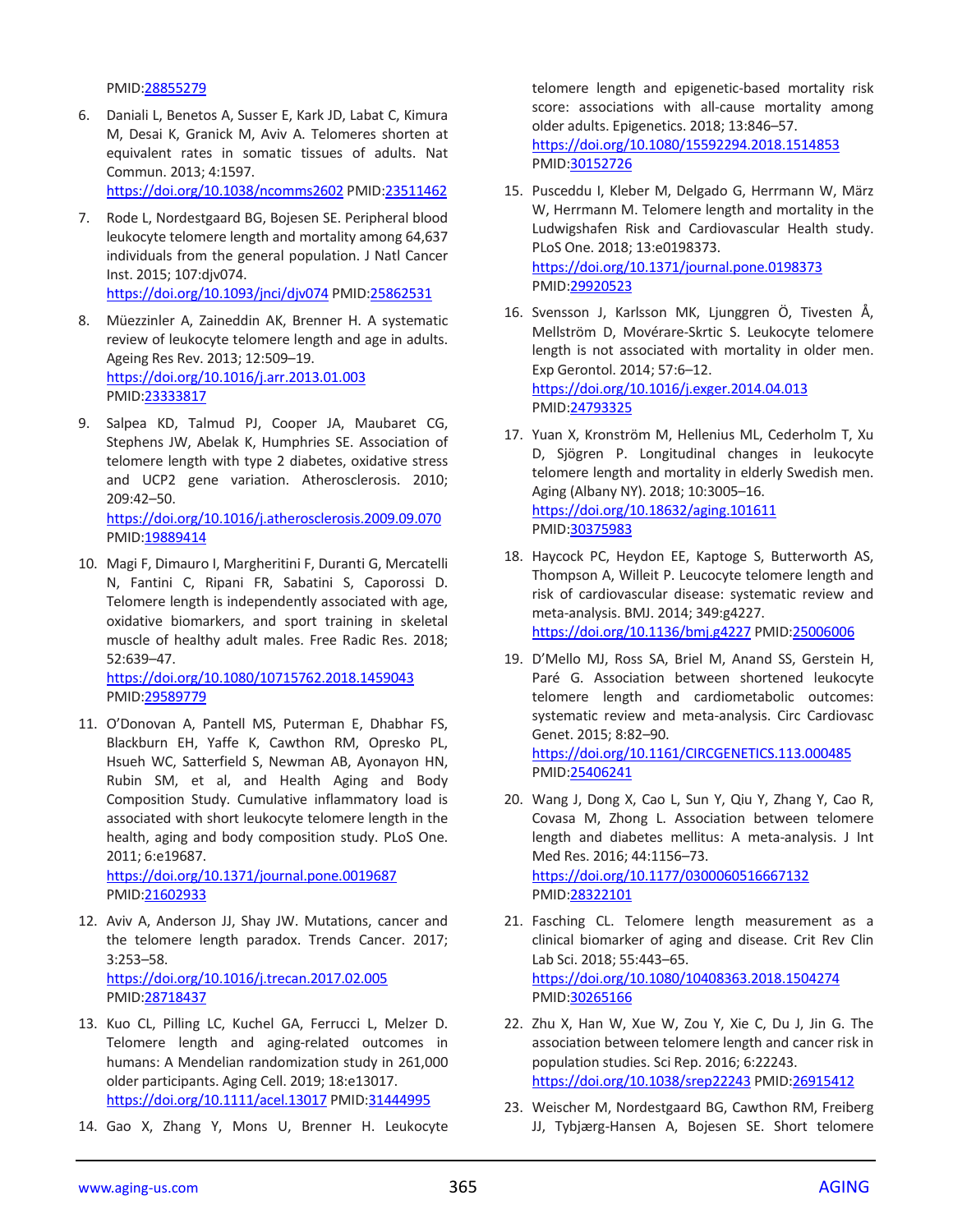length, cancer survival, and cancer risk in 47102 individuals. J Natl Cancer Inst. 2013; 105:459–68. <https://doi.org/10.1093/jnci/djt016> PMID[:23468462](https://www.ncbi.nlm.nih.gov/pubmed/23468462)

- 24. Cui Y, Cai Q, Qu S, Chow WH, Wen W, Xiang YB, Wu J, Rothman N, Yang G, Shu XO, Gao YT, Zheng W. Association of leukocyte telomere length with colorectal cancer risk: nested case-control findings from the Shanghai Women's Health Study. Cancer Epidemiol Biomarkers Prev. 2012; 21:1807–13. <https://doi.org/10.1158/1055-9965.EPI-12-0657> PMID[:22911335](https://www.ncbi.nlm.nih.gov/pubmed/22911335)
- 25. Skinner HG, Gangnon RE, Litzelman K, Johnson RA, Chari ST, Petersen GM, Boardman LA. Telomere length and pancreatic cancer: a case-control study. Cancer Epidemiol Biomarkers Prev. 2012; 21:2095–100. <https://doi.org/10.1158/1055-9965.EPI-12-0671> PMID[:23093543](https://www.ncbi.nlm.nih.gov/pubmed/23093543)
- 26. Araújo Carvalho AC, Tavares Mendes ML, da Silva Reis MC, Santos VS, Tanajura DM, Martins-Filho PR. Telomere length and frailty in older adults-A systematic review and meta-analysis. Ageing Res Rev. 2019; 54:100914. <https://doi.org/10.1016/j.arr.2019.100914>

PMID[:31170457](https://www.ncbi.nlm.nih.gov/pubmed/31170457)

- 27. Booth FW, Roberts CK, Laye MJ. Lack of exercise is a major cause of chronic diseases. Compr Physiol. 2012; 2:1143–211. <https://doi.org/10.1002/cphy.c110025> PMID[:23798298](https://www.ncbi.nlm.nih.gov/pubmed/23798298)
- 28. Pedersen BK, Saltin B. Evidence for prescribing exercise as therapy in chronic disease. Scand J Med Sci Sports. 2006 (Suppl 1); 16:3–63. <https://doi.org/10.1111/j.1600-0838.2006.00520.x> PMID[:16451303](https://www.ncbi.nlm.nih.gov/pubmed/16451303)
- 29. Denham J, O'Brien BJ, Charchar FJ. Telomere length maintenance and cardio-metabolic disease prevention through exercise training. Sports Med. 2016; 46:1213–37. <https://doi.org/10.1007/s40279-016-0482-4> PMID[:26914269](https://www.ncbi.nlm.nih.gov/pubmed/26914269)
- 30. Denham J, Nelson CP, O'Brien BJ, Nankervis SA, Denniff M, Harvey JT, Marques FZ, Codd V, Zukowska-Szczechowska E, Samani NJ, Tomaszewski M, Charchar FJ. Longer leukocyte telomeres are associated with ultra-endurance exercise independent of cardiovascular risk factors. PLoS One. 2013; 8:e69377. <https://doi.org/10.1371/journal.pone.0069377> PMID[:23936000](https://www.ncbi.nlm.nih.gov/pubmed/23936000)
- 31. Denham J, O'Brien BJ, Prestes PR, Brown NJ, Charchar FJ. Increased expression of telomere-regulating genes in endurance athletes with long leukocyte telomeres. J

Appl Physiol (1985). 2016; 120:148–58. <https://doi.org/10.1152/japplphysiol.00587.2015> PMID[:26586905](https://www.ncbi.nlm.nih.gov/pubmed/26586905)

- 32. Colon M, Hodgson A, Donlon E, Murphy JE. Effects of competitive triathlon training on telomere length. J Aging Phys Act. 2019; 27:510–14. <https://doi.org/10.1123/japa.2018-0248> PMID[:30507277](https://www.ncbi.nlm.nih.gov/pubmed/30507277)
- 33. Muniesa CA, Verde Z, Diaz-Ureña G, Santiago C, Gutiérrez F, Díaz E, Gómez-Gallego F, Pareja-Galeano H, Soares-Miranda L, Lucia A. Telomere length in elite athletes. Int J Sports Physiol Perform. 2017; 12:994–96. <https://doi.org/10.1123/ijspp.2016-0471>

PMID[:27918657](https://www.ncbi.nlm.nih.gov/pubmed/27918657)

- 34. LaRocca TJ, Seals DR, Pierce GL. Leukocyte telomere length is preserved with aging in endurance exercisetrained adults and related to maximal aerobic capacity. Mech Ageing Dev. 2010; 131:165–67. <https://doi.org/10.1016/j.mad.2009.12.009> PMID[:20064545](https://www.ncbi.nlm.nih.gov/pubmed/20064545)
- 35. Østhus IB, Sgura A, Berardinelli F, Alsnes IV, Brønstad E, Rehn T, Støbakk PK, Hatle H, Wisløff U, Nauman J. Telomere length and long-term endurance exercise: does exercise training affect biological age? A pilot study. PLoS One. 2012; 7:e52769. <https://doi.org/10.1371/journal.pone.0052769> PMID[:23300766](https://www.ncbi.nlm.nih.gov/pubmed/23300766)
- 36. Arsenis NC, You T, Ogawa EF, Tinsley GM, Zuo L. Physical activity and telomere length: impact of aging and potential mechanisms of action. Oncotarget. 2017; 8:45008–19.

<https://doi.org/10.18632/oncotarget.16726> PMID[:28410238](https://www.ncbi.nlm.nih.gov/pubmed/28410238)

37. Werner C, Fürster T, Widmann T, Pöss J, Roggia C, Hanhoun M, Scharhag J, Büchner N, Meyer T, Kindermann W, Haendeler J, Böhm M, Laufs U. Physical exercise prevents cellular senescence in circulating leukocytes and in the vessel wall. Circulation. 2009; 120:2438–47. <https://doi.org/10.1161/CIRCULATIONAHA.109.861005>

PMID: 19948976

38. Rae DE, Vignaud A, Butler-Browne GS, Thornell LE, Sinclair-Smith C, Derman EW, Lambert MI, Collins M. Skeletal muscle telomere length in healthy, experienced, endurance runners. Eur J Appl Physiol. 2010; 109:323–30.

<https://doi.org/10.1007/s00421-010-1353-6> PMID[:20101406](https://www.ncbi.nlm.nih.gov/pubmed/20101406)

39. Kadi F, Ponsot E, Piehl-Aulin K, Mackey A, Kjaer M, Oskarsson E, Holm L. The effects of regular strength training on telomere length in human skeletal muscle.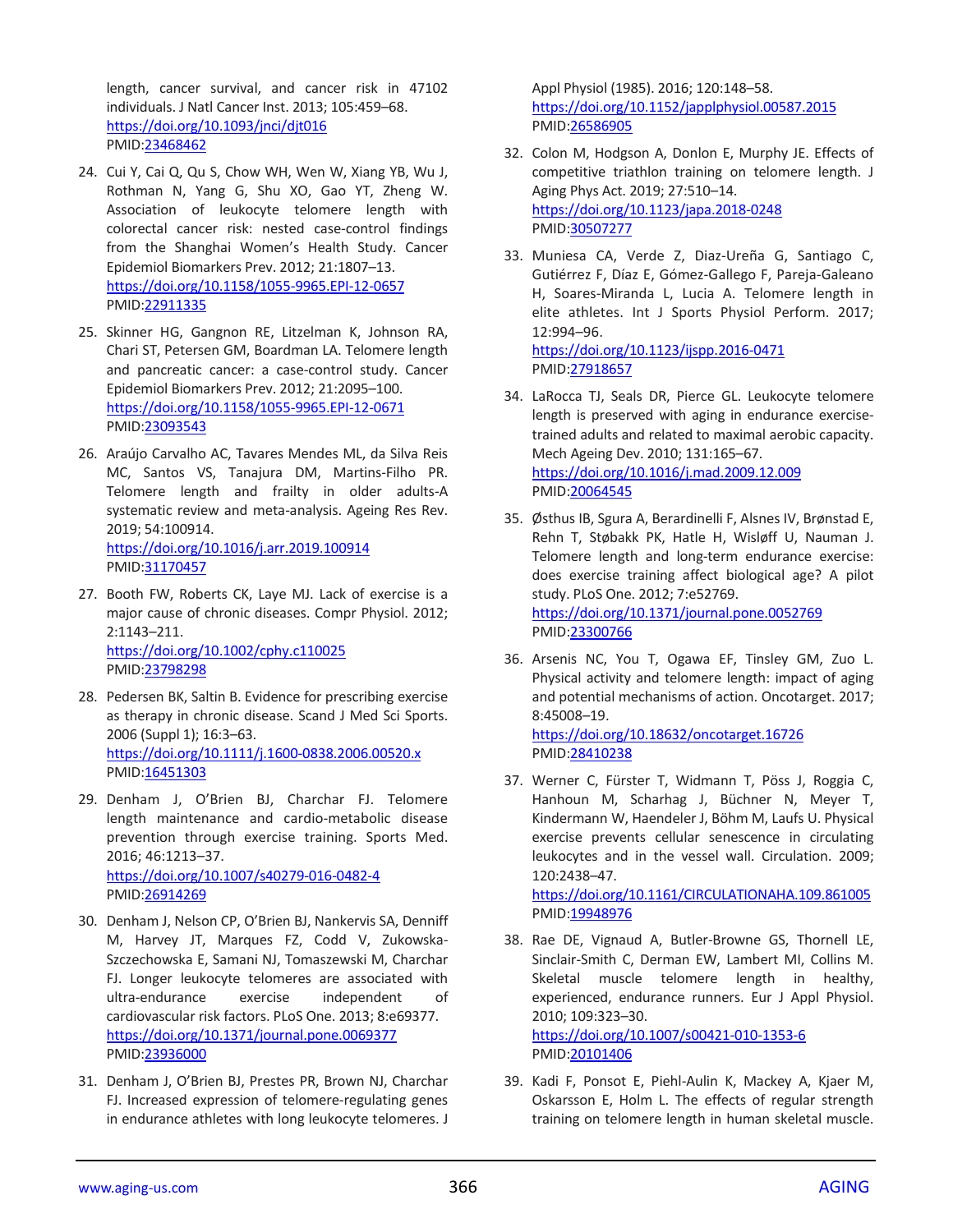Med Sci Sports Exerc. 2008; 40:82–87. <https://doi.org/10.1249/mss.0b013e3181596695> PMID[:18091019](https://www.ncbi.nlm.nih.gov/pubmed/18091019)

- 40. Mundstock E, Zatti H, Louzada FM, Oliveira SG, Guma FT, Paris MM, Rueda AB, Machado DG, Stein RT, Jones MH, Sarria EE, Barbé-Tuana FM, Mattiello R. Effects of physical activity in telomere length: systematic review and meta-analysis. Ageing Res Rev. 2015; 22:72–80. <https://doi.org/10.1016/j.arr.2015.02.004> PMID[:25956165](https://www.ncbi.nlm.nih.gov/pubmed/25956165)
- 41. Lansdorp PM. Self-renewal of stem cells. Biol Blood Marrow Transplant. 1997; 3:171–78. PMI[D:9360778](https://www.ncbi.nlm.nih.gov/pubmed/9360778)
- 42. Aubert G, Lansdorp PM. Telomeres and aging. Physiol Rev. 2008; 88:557–79. <https://doi.org/10.1152/physrev.00026.2007> PMID[:18391173](https://www.ncbi.nlm.nih.gov/pubmed/18391173)
- 43. Baerlocher GM, Rice K, Vulto I, Lansdorp PM. Longitudinal data on telomere length in leukocytes from newborn baboons support a marked drop in stem cell turnover around 1 year of age. Aging Cell. 2007; 6:121–23. <https://doi.org/10.1111/j.1474-9726.2006.00254.x> PMID[:17156085](https://www.ncbi.nlm.nih.gov/pubmed/17156085)
- 44. Benetos A, Toupance S, Gautier S, Labat C, Kimura M, Rossi PM, Settembre N, Hubert J, Frimat L, Bertrand B, Boufi M, Flecher X, Sadoul N, et al. Short leukocyte telomere length precedes clinical expression of atherosclerosis: the blood-and-muscle model. Circ Res. 2018; 122:616–23. <https://doi.org/10.1161/CIRCRESAHA.117.311751> PMID[:29242238](https://www.ncbi.nlm.nih.gov/pubmed/29242238)
- 45. Kadi F, Ponsot E. The biology of satellite cells and telomeres in human skeletal muscle: effects of aging and physical activity. Scand J Med Sci Sports. 2010; 20:39–48. <https://doi.org/10.1111/j.1600-0838.2009.00966.x>

PMID: 19765243

- 46. Decary S, Mouly V, Hamida CB, Sautet A, Barbet JP, Butler-Browne GS. Replicative potential and telomere length in human skeletal muscle: implications for satellite cell-mediated gene therapy. Hum Gene Ther. 1997; 8:1429–38. <https://doi.org/10.1089/hum.1997.8.12-1429> PMID[:9287143](https://www.ncbi.nlm.nih.gov/pubmed/9287143)
- 47. Ponsot E, Echaniz-Laguna A, Delis AM, Kadi F. Telomere length and regulatory proteins in human skeletal muscle with and without ongoing regenerative cycles. Exp Physiol. 2012; 97:774–84. <https://doi.org/10.1113/expphysiol.2011.063818> PMID[:22366562](https://www.ncbi.nlm.nih.gov/pubmed/22366562)
- 48. Ponsot E, Lexell J, Kadi F. Skeletal muscle telomere length is not impaired in healthy physically active old

women and men. Muscle Nerve. 2008; 37:467–72. <https://doi.org/10.1002/mus.20964> PMID[:18236464](https://www.ncbi.nlm.nih.gov/pubmed/18236464)

- 49. Venturelli M, Morgan GR, Donato AJ, Reese V, Bottura R, Tarperi C, Milanese C, Schena F, Reggiani C, Naro F, Cawthon RM, Richardson RS. Cellular aging of skeletal muscle: telomeric and free radical evidence that physical inactivity is responsible and not age. Clin Sci (Lond). 2014; 127:415–21. <https://doi.org/10.1042/CS20140051> PMID[:24708050](https://www.ncbi.nlm.nih.gov/pubmed/24708050)
- 50. Mathur S, Ardestani A, Parker B, Cappizzi J, Polk D, Thompson PD. Telomere length and cardiorespiratory fitness in marathon runners. J Investig Med. 2013; 61:613–15. <https://doi.org/10.2310/JIM.0b013e3182814cc2> PMID[:23360839](https://www.ncbi.nlm.nih.gov/pubmed/23360839)
- 51. Rapp D, Scharhag J, Wagenpfeil S, Scholl J. Reference values for peak oxygen uptake: cross-sectional analysis of cycle ergometry-based cardiopulmonary exercise tests of 10 090 adult German volunteers from the Prevention First Registry. BMJ Open. 2018; 8:e018697. <https://doi.org/10.1136/bmjopen-2017-018697> PMID[:29506981](https://www.ncbi.nlm.nih.gov/pubmed/29506981)
- 52. Werner C, Hanhoun M, Widmann T, Kazakov A, Semenov A, Pöss J, Bauersachs J, Thum T, Pfreundschuh M, Müller P, Haendeler J, Böhm M, Laufs U. Effects of physical exercise on myocardial telomereregulating proteins, survival pathways, and apoptosis. J Am Coll Cardiol. 2008; 52:470–82. <https://doi.org/10.1016/j.jacc.2008.04.034> PMID[:18672169](https://www.ncbi.nlm.nih.gov/pubmed/18672169)
- 53. Tucker LA. Physical activity and telomere length in U.S. men and women: an NHANES investigation. Prev Med. 2017; 100:145–51. <https://doi.org/10.1016/j.ypmed.2017.04.027> PMID[:28450121](https://www.ncbi.nlm.nih.gov/pubmed/28450121)
- 54. Njajou OT, Cawthon RM, Damcott CM, Wu SH, Ott S, Garant MJ, Blackburn EH, Mitchell BD, Shuldiner AR, Hsueh WC. Telomere length is paternally inherited and is associated with parental lifespan. Proc Natl Acad Sci U S A. 2007; 104:12135–39. <https://doi.org/10.1073/pnas.0702703104> PMID[:17623782](https://www.ncbi.nlm.nih.gov/pubmed/17623782)
- 55. Codd V, Nelson CP, Albrecht E, Mangino M, Deelen J, Buxton JL, Hottenga JJ, Fischer K, Esko T, Surakka I, Broer L, Nyholt DR, Mateo Leach I, et al. Identification of seven loci affecting mean telomere length and their association with disease. Nat Genet. 2013; 45:422–7, 427e1-2.

<https://doi.org/10.1038/ng.2528> PMID[:23535734](https://www.ncbi.nlm.nih.gov/pubmed/23535734)

56. Yan X, Eynon N, Papadimitriou ID, Kuang J, Munson F,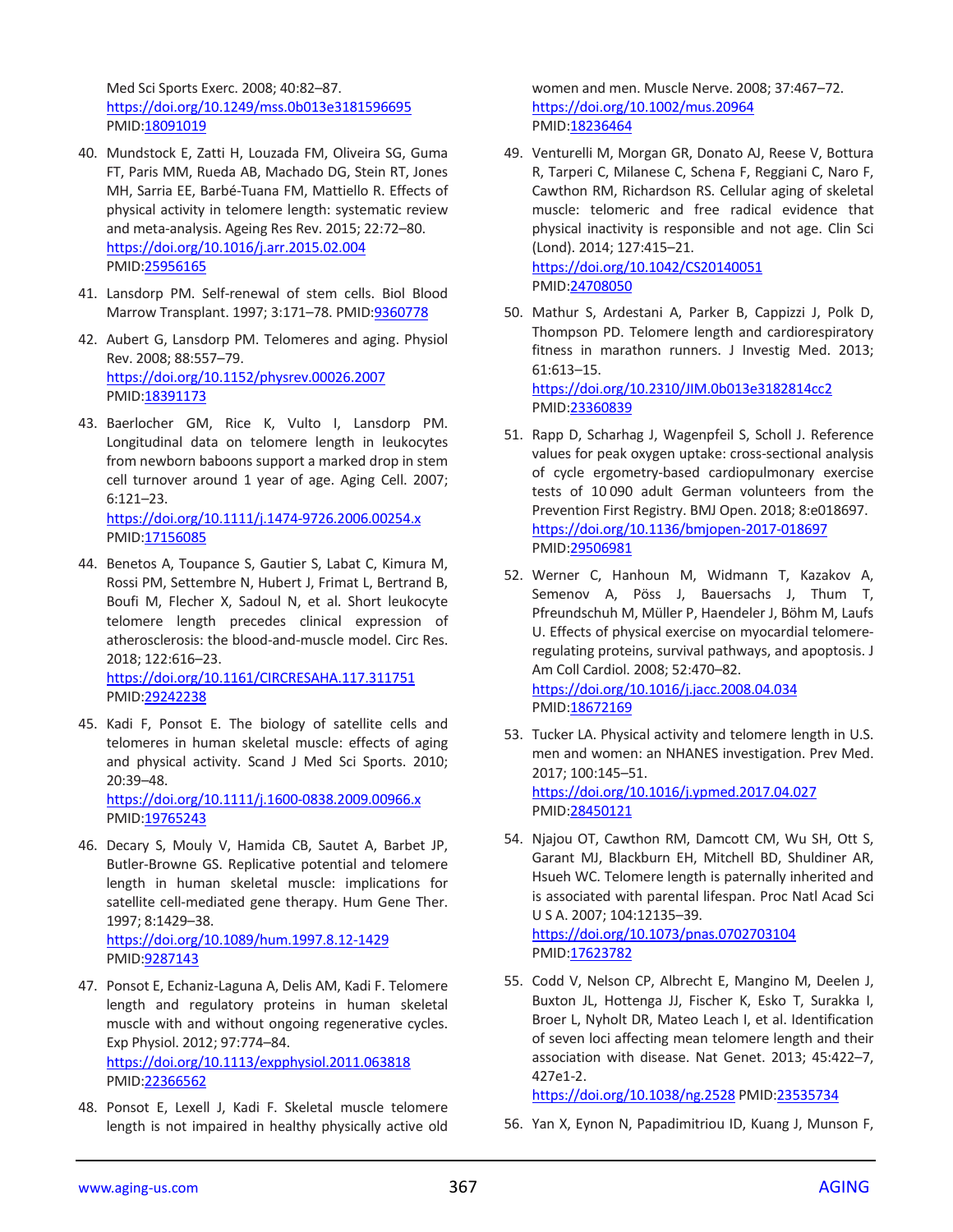Tirosh O, O'Keefe L, Griffiths LR, Ashton KJ, Byrne N, Pitsiladis YP, Bishop DJ. The gene SMART study: method, study design, and preliminary findings. BMC Genomics. 2017 (Suppl 8); 18:821. <https://doi.org/10.1186/s12864-017-4186-4> PMID[:29143594](https://www.ncbi.nlm.nih.gov/pubmed/29143594)

- 57. Borg GA. Psychophysical bases of perceived exertion. Med Sci Sports Exerc. 1982; 14:377–81. <https://doi.org/10.1249/00005768-198205000-00012> PMID[:7154893](https://www.ncbi.nlm.nih.gov/pubmed/7154893)
- 58. Venables WN, Ripley BD. Modern Applied Statistics with S. (New York, NY: Springer) 2002.
- 59. Zeileis A, Kleiber C, Jackman S. Regression models for count data in R. J Stat Softw. 2008; 27:25. <https://doi.org/10.18637/jss.v027.i08>
- 60. Benjamini Y, Hochberg Y. Controlling the false discovery rate: A practical and powerful approach to multiple testing. J R Stat Soc B. 1995; 57:289–300. <https://doi.org/10.1111/j.2517-6161.1995.tb02031.x>